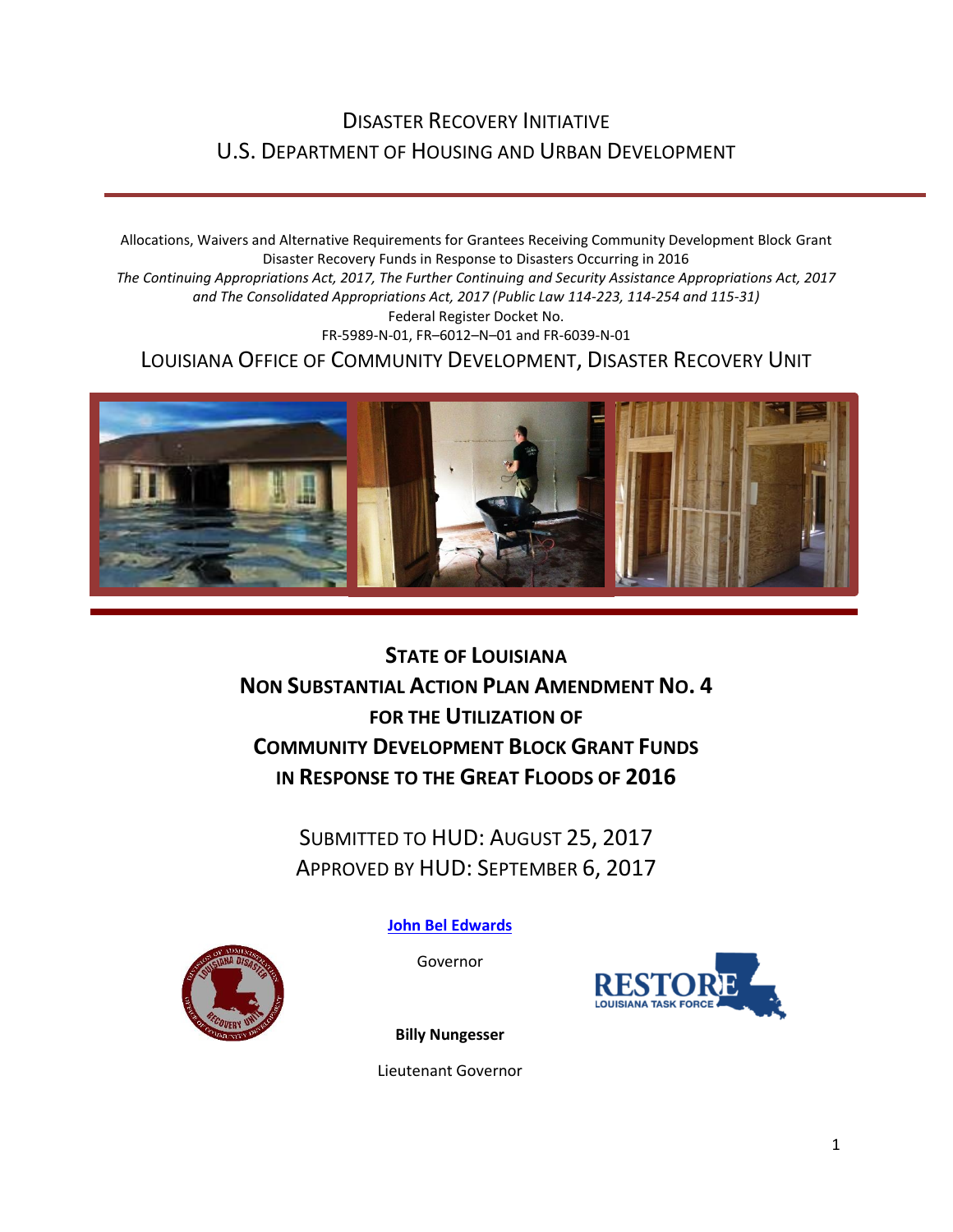## 1. Summary of Changes

This Action Plan Amendment No. 4 modifies the award structure of the Restore Louisiana Homeowner Program and provides a technical clarification from previous substantial Action Plan Amendments that opened eligibility of the program to homeowners with flood insurance at the time of the flood events. This Action Plan Amendment is considered non-substantial, as it does not substantially amend program budgets and it does not change the beneficiaries of a program.

| <b>State of Louisiana Total CDBG-DR Allocations</b>    |                         |            |  |  |  |  |  |
|--------------------------------------------------------|-------------------------|------------|--|--|--|--|--|
|                                                        | <b>Total Allocation</b> | Percentage |  |  |  |  |  |
| <b>Total Allocation</b>                                | \$1,708,407,020         | 100%       |  |  |  |  |  |
| Restore Louisiana Housing Programs                     | \$1,465,327,341         |            |  |  |  |  |  |
| Homeowner Program<br>$\bullet$                         | \$1,331,163,919         | 78%        |  |  |  |  |  |
| <b>Rental Housing Programs</b>                         | \$134,163,422           | 8%         |  |  |  |  |  |
| Restore Louisiana Economic Recovery and Revitalization |                         | 4%         |  |  |  |  |  |
| Programs                                               | \$62,000,000            |            |  |  |  |  |  |
| Infrastructure Program (FEMA Match)                    | \$105,000,000           | 6%         |  |  |  |  |  |
| Watershed Modeling and Planning                        | \$9,800,799             | 1%         |  |  |  |  |  |
| Administration and Other Planning Expenses             | \$66,278,880            | 4%         |  |  |  |  |  |

# 2. Proposed Use of Funds

*Restore Louisiana Homeowner Rehabilitation, Reconstruction and Reimbursement Program*

| <b>Eligible Activity</b>  | Rehabilitation,                                                         | Reconstruction, Buyouts,                                                         |  | Acquisitions. | <b>New</b> |
|---------------------------|-------------------------------------------------------------------------|----------------------------------------------------------------------------------|--|---------------|------------|
|                           |                                                                         | <b>Construction, Public Facilities, Interim Housing Assistance, Expansion of</b> |  |               |            |
|                           |                                                                         | Homeownership (42 U.S.C. 5305(a)(4)); HCDA Sections 105 (a)(1-4),                |  |               |            |
|                           | 105(a)(7-8), 105(a)24). Housing Incentive, as identified in Federal     |                                                                                  |  |               |            |
|                           |                                                                         | Register Docket No. FR-5989-N-01. Also eligible are elevation expenses           |  |               |            |
|                           | to<br>related                                                           | rehabilitation and reconstruction                                                |  | activities    | and        |
|                           | reimbursement of eligible rehabilitation and reconstruction activities. |                                                                                  |  |               |            |
|                           |                                                                         |                                                                                  |  |               |            |
| <b>National Objective</b> |                                                                         | Urgent Need or benefit to low to moderate income persons                         |  |               |            |

**Administering Entity:** State of Louisiana

**Proposed Use of Funds:** Homeowners will continue to have four potential program solutions from which to choose based on their progress in the rebuilding process and their capacity to complete the rebuilding process, as described in Action Plan Amendment (APA) 1 and APA 3.

**Eligible Applicants:** Homeowners will continue to be eligible for the program if they meet the following criteria:

- Owner occupant at time of disaster event
- Damaged address was the applicant's primary residence at the time of disaster event
- Located in one of 51 disaster declared parishes
- Suffered major or severe damages (1+ feet of flooding or \$8,000 FEMA Verified Loss) as a result of the 2016 Severe Storms and Flooding events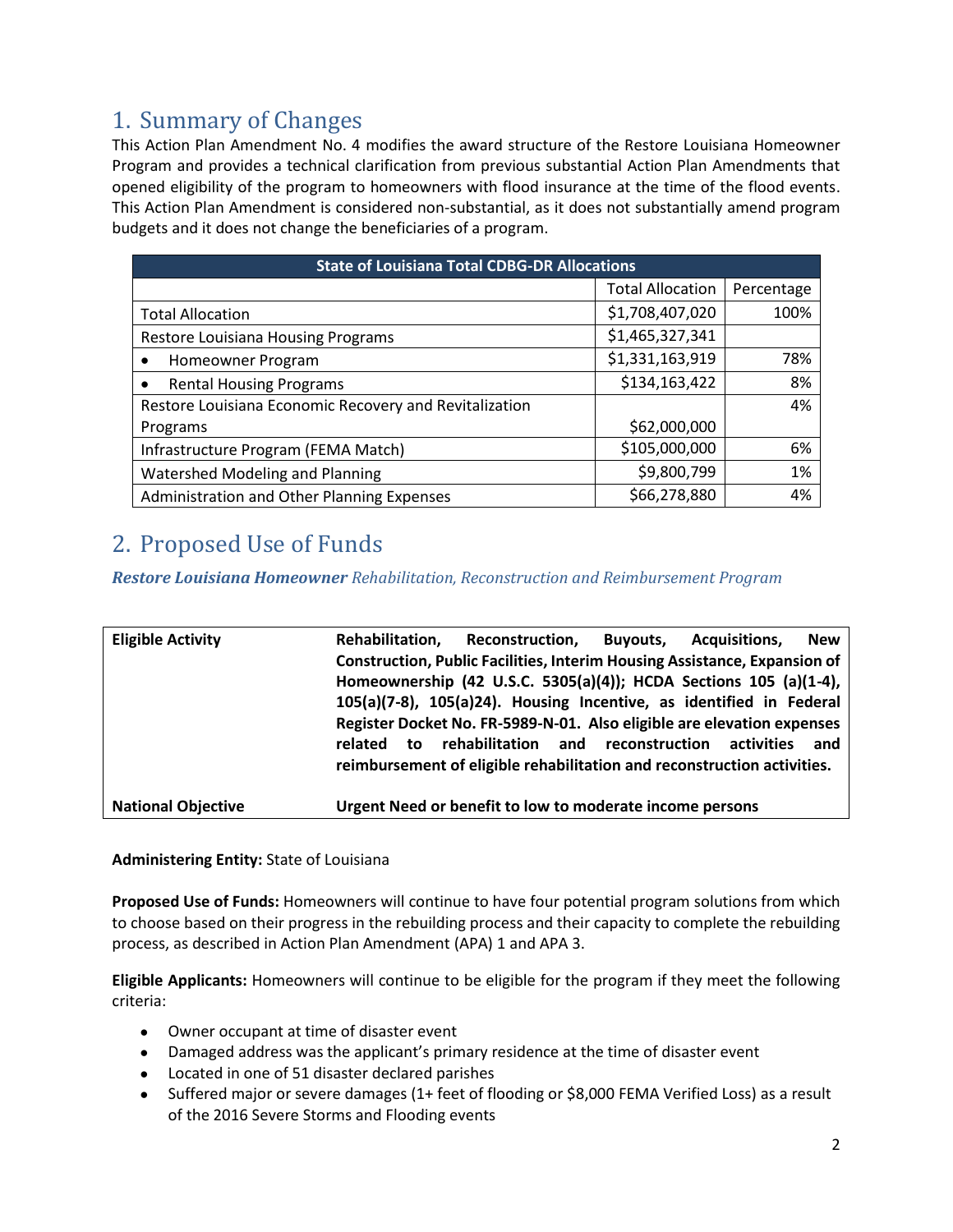Eligible structure as determined by program, including but not exclusive to, one or two family home structures, mobile/manufactured, and modular homes

In APAs 1 and 3, the state articulated the plan to continue to evaluate program demand, actual costs and other data to assess the unmet needs of program applicants and the availability of funding. The APAs specified the state could expand program eligibility to include additional homeowners who had structural flood insurance at the time of the disaster, and who still have a gap in their recovery needs. At this time, based on an assessment of the data referenced above, the state has determined the program can serve the unmet needs of the currently eligible homeowners without flood insurance and the families who had flood insurance and still have an unmet need. Therefore, this APA clarifies that all families with flood insurance who otherwise meet the eligibility criteria listed in the different phases of the program will be eligible for assistance under the program, following the phased approach detailed in APA 1.

**Maximum Award:** The state is updating this section to increase award percentage amounts that were previously described in APA 1. The prospective work for homeowners with household incomes 120%+ Area Median Income is increasing from 50% to 100% and the reimbursement for completed work for homeowners eligible in Phases 3-6 is increasing from 25% to 50%.

The maximum award will continue to be determined by the scope of work based on a consistent economy grade of building materials as calculated by the program using national building standard estimating software, less any duplication of benefits (e.g. NFIP, FEMA and/or SBA). Duplication of Benefits is defined further in the program policies and procedures. The state will include details of the program standards in its policies and procedures. The state may, through program policies and procedures, impose a maximum dollar amount cap on awards following further analysis of the impact the changes introduced through this APA.

Due to limited funding, the state will implement the program using a single and a dual-tiered award approach for a) prospective work (Solutions 1 and 2) and b) reimbursement (Solution 3). Below are the details of the two award approaches:

#### a) **Prospective Work (Solutions 1 and 2)**

- At the time of application, homeowners still have repairs or reconstruction work to complete on their homes
- Program completes an inspection and generates a scope of work based on economy grade materials
- Program completes a duplication of benefits check
- Program deducts the duplication of benefits from the scope of work
- Program determines an eligible prospective award amount
- The program applies a single-tiered award approach for all eligible homeowners:
	- a. Homeowners with household incomes of 0-120% Area Median Income are eligible for 100% of the eligible award amount for prospective work
	- b. Homeowners with household incomes of 120%+ Area Median Income are eligible for 100% of the eligible award amount for prospective work